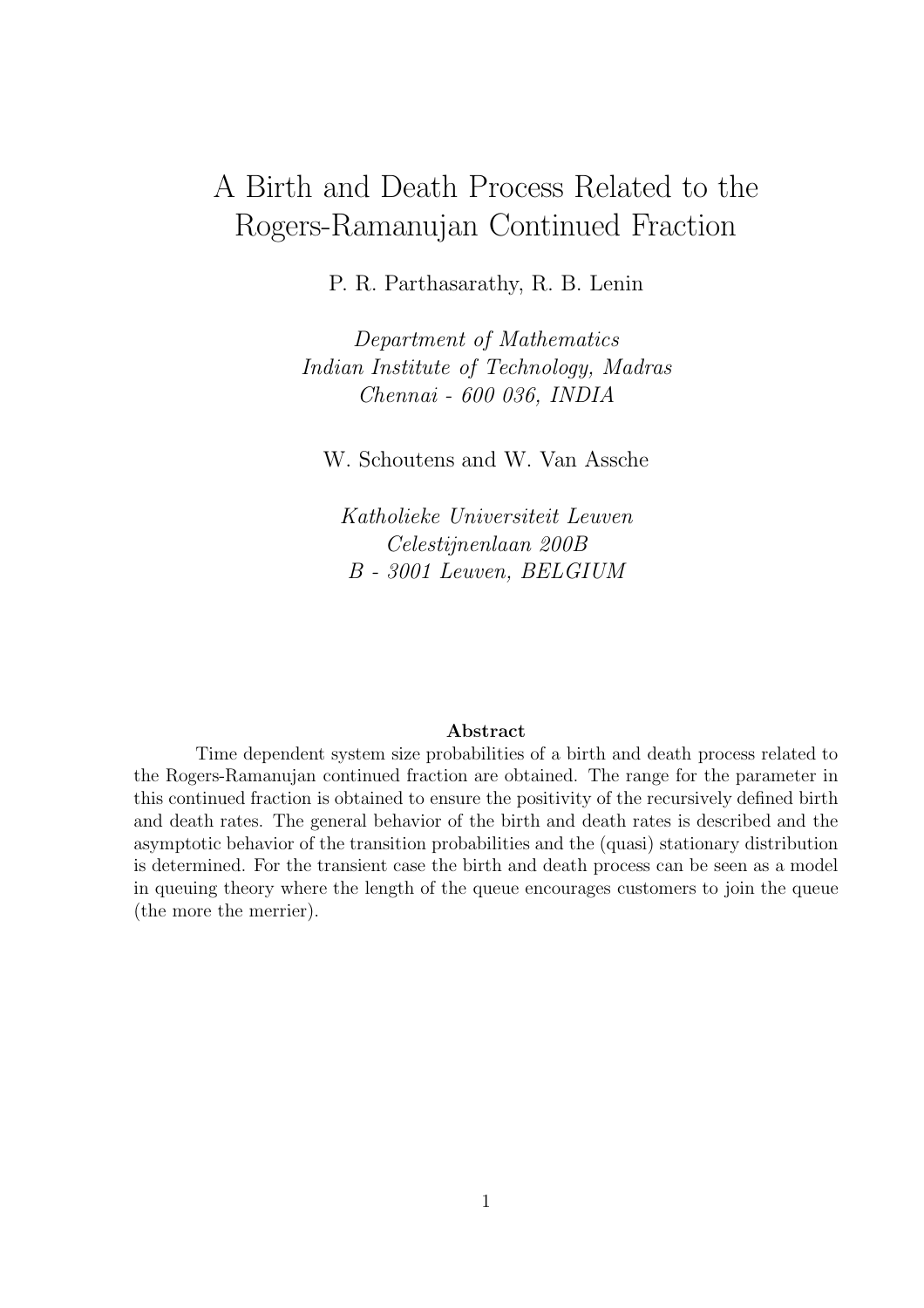#### **1 Introduction**

In this paper we study a birth and death process whose birth and death rates are suggested by the celebrated Rogers-Ramanujan continued fraction [5]. Our objective is to obtain transient (and positive recurrent) solutions of the system size probabilities for this birth and death process. The Rogers-Ramanujan continued fraction is of the form

$$
g(q) = \frac{1}{1 - \frac{q}{1 - \frac{q^2}{1 - \frac{q^3}{1 - \dots}}}}
$$
(1.1)

and has been investigated widely in the literature [3]. It has also the following combinatorial interpretation [15]. An  $(n, k)$  fountain is an arrangement of *n* coins in rows such that there are exactly *k* coins in the bottom row and such that each coin in a higher row touches exactly two coins in the next lower row. Let  $f(n, k)$  denote the number of  $(n, k)$ fountains and let  $f(n) = \sum_{k=1}^{\infty} f(n, k)$ . Then  $f(1) = 1$ ,  $f(2) = 1$ ,  $f(3) = 2$ ,  $f(4) = 3$ ,  $f(5) = 5$ ,  $f(6) = 9$ ,  $f(7) = 15$ , and so on. The sequence  $f(n)$  has a generating function

$$
1 + \sum_{n=1}^{\infty} f(n)x^n = \frac{1}{1 - \frac{x}{1 - \frac{x^2}{1 - \dots}}}.
$$

Birth and death processes play a fundamental role in the theory and applications that embrace diverse fields, such as queuing and inventory models, quantum optics, chemical kinetics, and population dynamics.

In the study of birth and death processes, the emphasis has been on obtaining steady state solutions, their approximations or bounds. Steady state solutions exist only under convergence conditions, unlike the transient ones. There has been a resurgence of interest in the transient analysis of birth and death processes, throwing fresh light on the structure of the process. The study of the time dependent behavior of birth and death processes involves many intricate and interesting orthogonal polynomials, such as Laguerre, Meixner, Charlier and Chebyshev polynomials [6]. In fact, the three-term recurrence relation lies at the heart of continued fractions, orthogonal polynomials and birth and death processes [4].

When the birth and death rates are constant, the transient solutions involve an infinite series of Bessel functions and their integrals [16, 17]. As the complexity of the system increases, for example, when the rates are state dependent/non-linear, it is impossible to find closed form transient solutions. Due to the difficulties involved in analytical methods, it is pertinent to develop numerical techniques to solve the resulting birth and death equations and gain an insight into the behavior of the various system characteristics such as system size probabilities, expected system size, etc. The Karlin-McGregor representation of the transition probabilities [11], which uses a system of orthogonal polynomials satisfying a three term recurrence relation involving the birth and death rates, is also very useful to understand the asymptotic behavior of the birth and death process.

Approximations employing continued fractions occupy a conspicuous place in mathematical literature due to the interesting convergence properties. Such approximations often provide a good representation for transcendental functions. Their convergence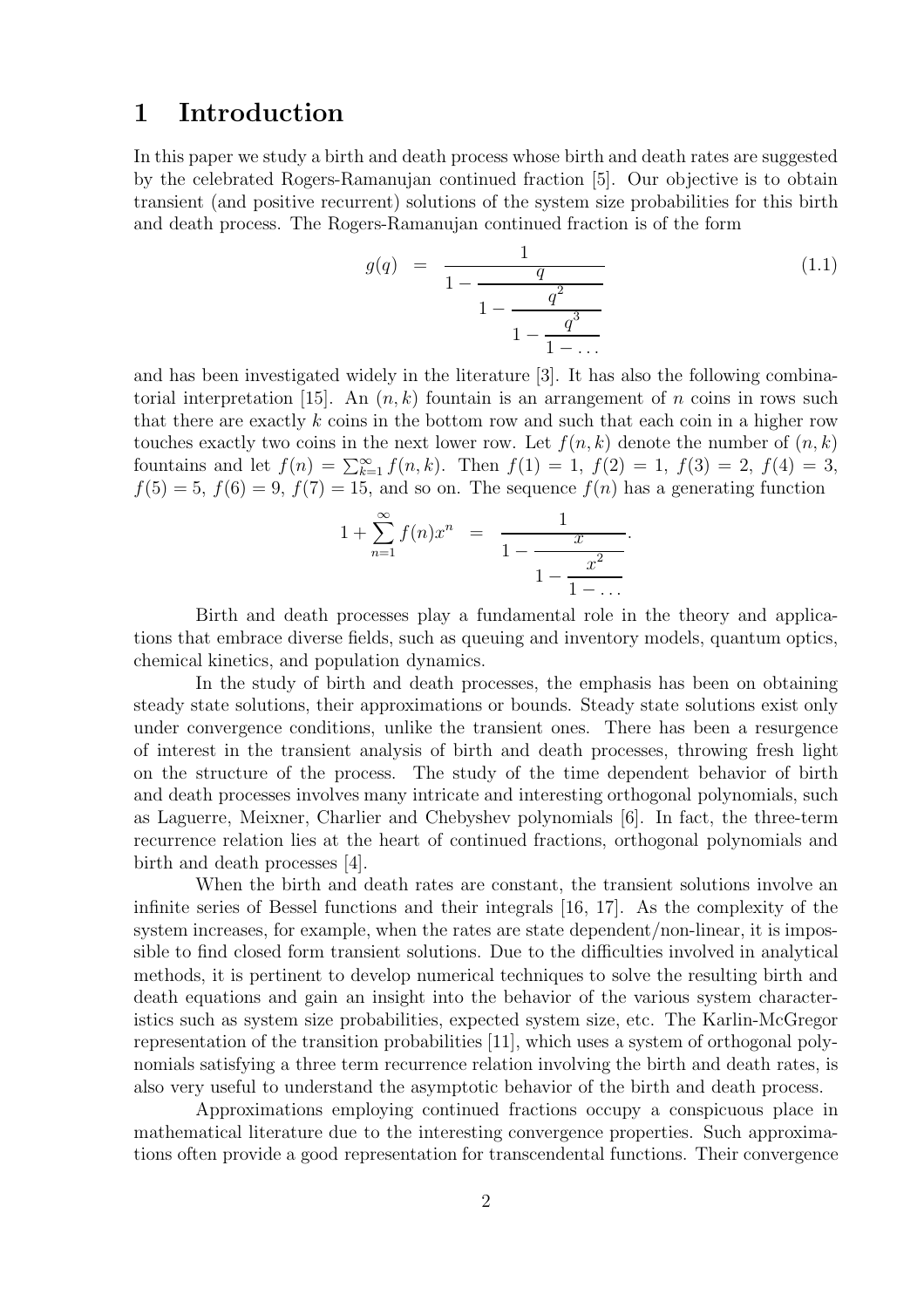region is usually larger than the convergence region of the classical representation by power series. A systematic study of the theory of continued fractions with emphasis on computations can be found in [10]. Their applications to the study of birth and death processes was initiated by [14]. This method has been applied in queuing problems with state dependent rates [18]. Essential in the continued fraction methodology is that the differential-difference equations satisfied by the system size probabilities are transformed into a set of algebraic linear equations using Laplace transforms. This leads to a continued fraction which can be expressed as a rational function. The solution is obtained by finding the inversion through the properties of tridiagonal matrices. The nature of the transient solutions is illustrated through tables and graphs. We shall show how this continued fraction methodology is related to the Gauss quadrature using the orthogonal polynomials in the Karlin-McGregor representation.

### **2 Positivity of the rates**

We first prove a theorem to determine the range of  $q$  in  $(1.1)$  so that the associated birth and death rates remain positive.

**Theorem 1** *Let*  $\lambda_n$  ( $n = 0, 1, 2, \ldots$ ) *be a sequence defined by* 

$$
\lambda_0 = 1, \quad \lambda_{n-1}(1 - \lambda_n) = q^n, \qquad n \ge 1,
$$
\n(2.1)

*where*  $q > 0$ *. Then there exists*  $a q_1 \in (0,1)$  *such that for*  $0 < q < q_1$  *we have*  $\lambda_n > 0$  *for all positive integers n.*

**Proof:** We will write  $\lambda_n = R_{n+1}/R_n$ , where  $R_0 = 1$  and  $R_1 = 1$ . The recurrence then becomes

$$
\frac{R_n}{R_{n-1}}\frac{R_n - R_{n+1}}{R_n} = q^n,
$$

which can be written as

$$
R_{n+1} = R_n - q^n R_{n-1}, \qquad n > 0.
$$

We will show that  $R_n > 0$  for  $0 < q < q_1$ , where  $q_1 \in (0,1)$  can be determined by studying the zeros of an entire function related to the Rogers-Ramanujan identities.

Consider the polynomials  $P_n(x)$  given by the recurrence relation

$$
P_{n+1}(x) = xP_n(x) - q^n P_{n-1}(x), \qquad n \ge 0,
$$
\n(2.2)

with initial conditions  $P_0 = 1$  and  $P_{-1} = 0$ . Observe that  $R_n = P_n(1)$ . The polynomials  $P_n(x)$  are orthogonal polynomials with respect to a distribution function  $\psi$  on the real line which, for  $0 < q < 1$ , has a support that consists of the discrete set  $\{\pm x_k, k = 1, 2, 3, ...\}$ , where  $x_1 > x_2 > x_3 > \cdots$  and  $\lim_{n\to\infty} x_n = 0$ . They are a special case of polynomials  $U_n(x; a, b)$  studied by Al-Salam and Ismail [1], namely  $P_n(x) = U_n(x; 0, q)$ , but also of polynomials  $u_n(x; q; a, b)$  studied by Van Assche [22], namely  $P_n(x) = u_n(x; q^{1/2}; 0, q)$ . See also Koelink and Van Assche [13, p. 499–501] where the polynomials  $P_n(x)$  are considered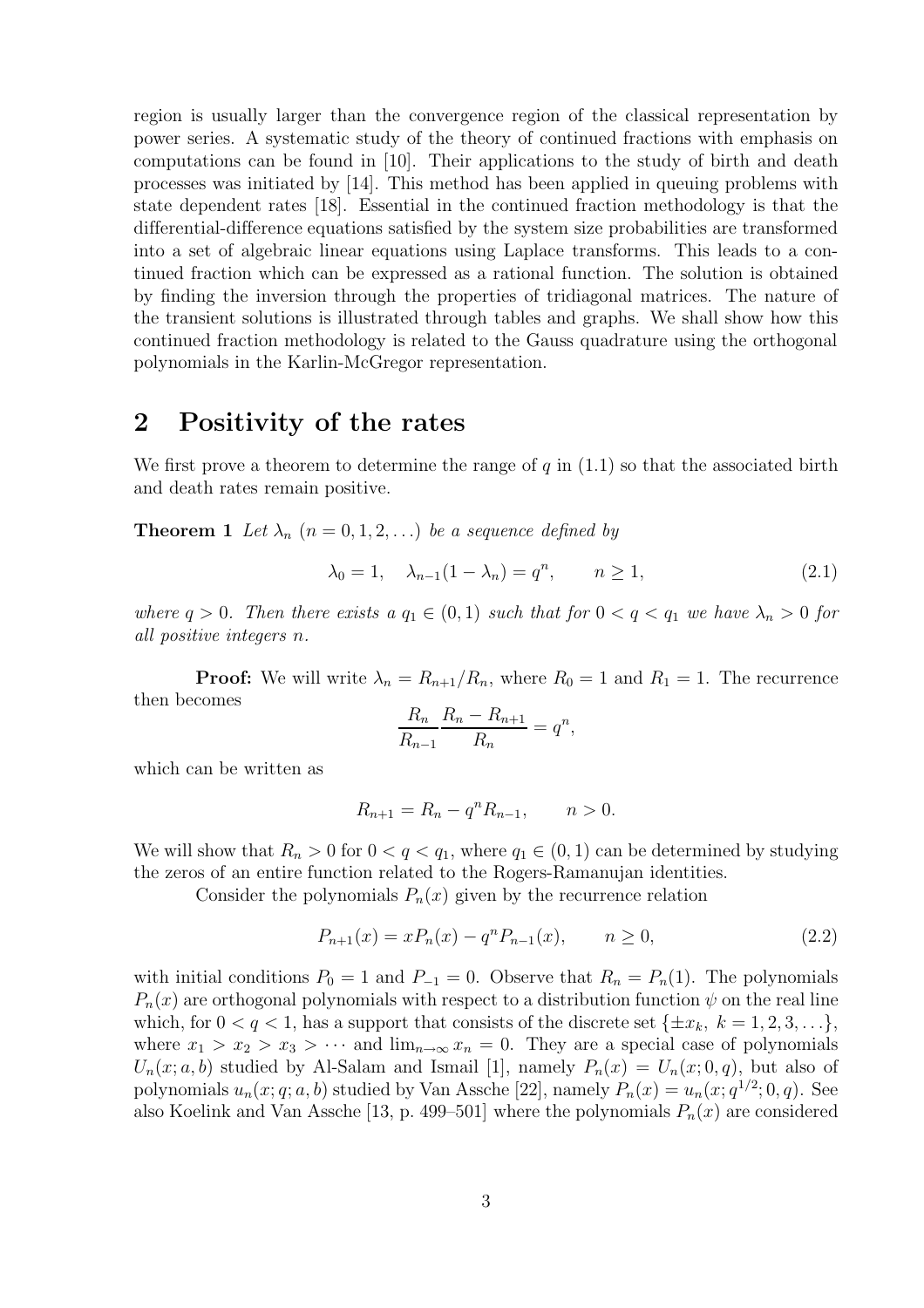explicitly. The support of the distribution  $\psi$  is  $\{\pm x_k, k = 1, 2, 3, ...\}$ , where  $\pm x_k = \pm 1/z_k$ , and  $z_k$  are the zeros of the entire function

$$
F(z;q) = \sum_{k=0}^{\infty} \frac{(-1)^k z^{2k} q^{k^2}}{(q;q)_k}
$$
\n(2.3)

(see, e.g., [1, §4] and [13, Thm. 5.5 and Prop. 5.8]). Observe that  $F(i; q)$  and  $F(iq^{1/2}; q)$ can be evaluated using the Rogers-Ramanujan identities [3]. This entire function only has real zeros, which are symmetric around the origin and simple (see, e.g., [1, Lemma 4.3] and [13, Thm. 5.3]). Observe that the smallest interval containing the support of the orthogonality measure for the polynomials  $P_n(x)$  is the interval  $[-x_1, x_1] = [-1/x_1, 1/x_1]$ , where  $z_1$  is the first positive zero of  $F$ . It is well known that all the zeros of orthogonal polynomials are in the smallest open interval containing the support of the orthogonality measure, hence all the zeros of  $P_n(x)$  are inside  $(-x_1, x_1)$ . Therefore if  $x \geq x_1$  we will have  $P_n(x) > 0$ . In particular, if  $1 \ge x_1$  then  $R_n > 0$  for all *n*. It is not so difficult, e.g., by using the Hellmann-Feynman theorem [9], to show that  $x_1(q)$  is an increasing function of the parameter *q* and that  $x_1(0) = 0$  and  $x_1(1) = 2$ . In fact, the largest zero  $x_{n,n}(q)$  of  $P_n(x)$  increases with *q* because it is the largest eigenvalue of the tridiagonal matrix

$$
\left(\begin{array}{ccccc}0&q^{1/2}&0&0&\cdots&0\\q^{1/2}&0&q&0&\cdots&0\\0&q&0&q^{3/2}&\cdots&0\\0&0&q^{3/2}&\ddots&0\\ \vdots&\vdots&\ddots&\ddots&\\0&0&0&0&q^{(n-1)/2}&0\end{array}\right)
$$

to which we can apply the Hellmann-Feynman theorem, and  $x_1(q) = \lim_{n \to \infty} x_{n,n}(q)$ . Hence there exists a  $q_1$  such that  $x_1(q_1) = 1$  and for  $0 \le q \le q_1$  one then has  $x_1(q) \le 1$ , which shows that for  $0 \le q \le q_1$  we have  $R_n > 0$  for all *n*, and thus also  $\lambda_n > 0$  for all *n*. The number  $q_1$  is therefore the solution of the equation

$$
z_1(q_1) = 1,\t\t(2.4)
$$

where  $z_1(q)$  is the first positive zero of the entire function  $F(z; q)$ .

Next we will show that for  $q > q_1$  the quantity  $\lambda_n$  will be negative for certain *n*. In this case we have  $1 < x_1$ . In an interval between two consecutive points of the support of the orthogonality measure, the polynomial  $P_n(x)$  can have at most 1 zero. Furthermore, every point in the support of the orthogonality measure is a limit point of zeros of the orthogonal polynomials. This means that the *k*th largest zero  $x_{k,n}$  of  $P_n(x)$ has the property that  $\lim_{n\to\infty} x_{k,n} = x_k$ . Furthermore, the zeros of  $P_n$  and  $P_{n-1}$  interlace. If 1 is a zero of  $P_n(x)$  then obviously  $R_n = 0$  and  $\lambda_{n-1} = 0$ , so we can assume that 1 is not a zero of any  $P_n(x)$ . Then the number  $N(n)$  of zeros of  $P_n(x)$  to the right of 1 is an increasing function of *n* and this number can only increase by one when *n* is increased by one. Furthermore  $N(\infty) := \lim_{n \to \infty} N(n)$  is the number of points  $x_k$  to the right of 1. Let  $n_1$  be the smallest *n* such that  $N(n+1) = N(\infty)$ , then  $N(n_1) = N(\infty) - 1$  and  $N(n_1 + 1) = N(\infty)$ . But then sign  $P_{n_1}(1) = -\text{sign } P_{n_1+1}(1)$  so that  $\lambda_{n_1} < 0$ .

The number  $q_1$ , which is given by equation  $(2.4)$ , is the largest number that makes  $\{q^n, n = 1, 2, 3, \ldots\}$  a chain sequence, and the sequence  $\{\lambda_n, n = 0, 1, 2, \ldots\}$  is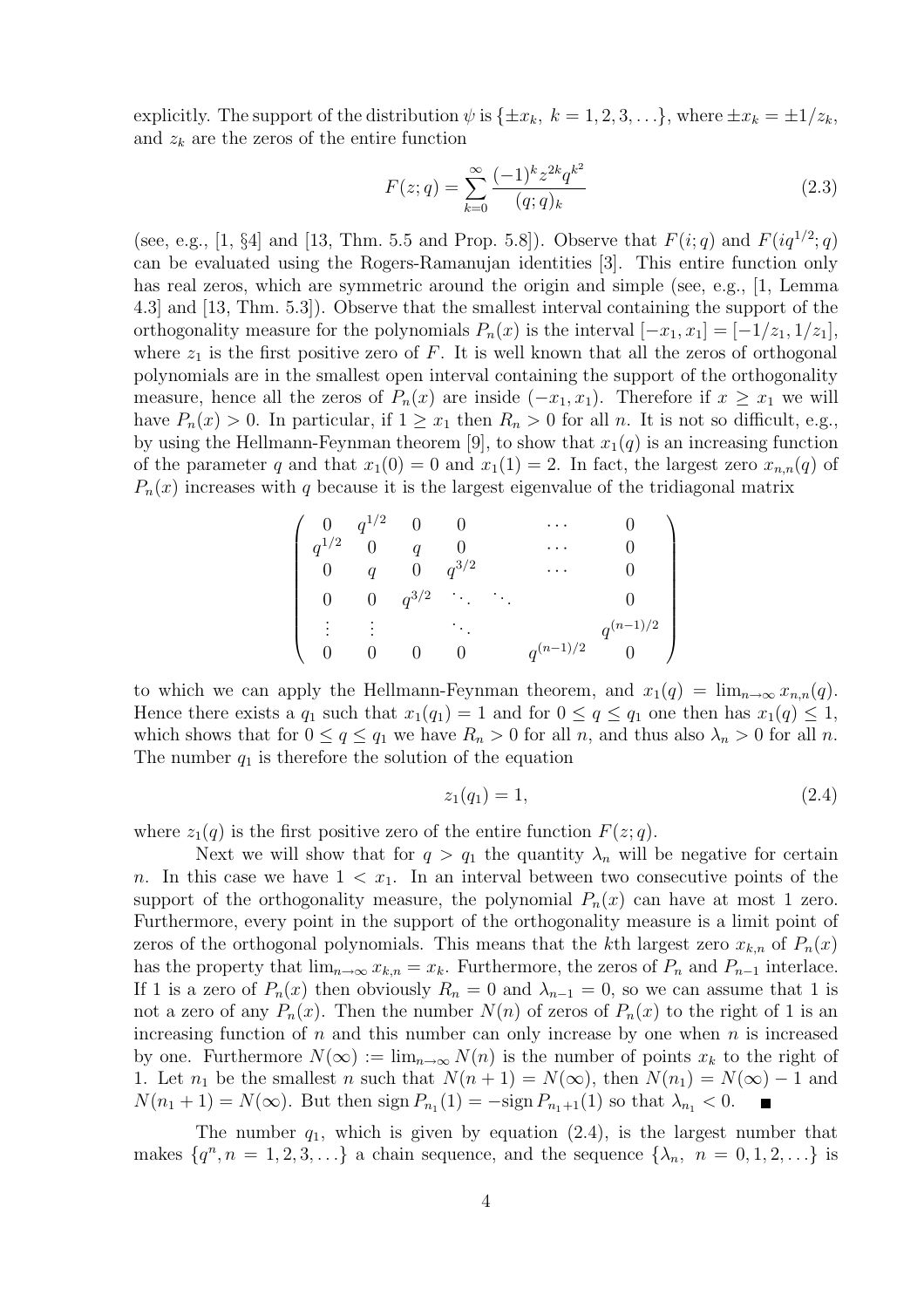the minimal parameter sequence (see  $[6]$ ). A well known sufficient condition that this geometric sequence is a chain sequence is that  $q \leq 1/2$  [6, p. 97], so that  $q_1 \geq 1/2$ . On the other hand, since  $\lambda_0 = 1$ , we can easily find  $\lambda_1 = 1 - q$  and  $\lambda_2 = (1 - q - q^2)/(1 - q)$  and this is positive for  $q \in (0,1)$  when  $q < (-1 + \sqrt{5})/2 = 0.61803...$  This gives the bounds  $0.5 \le q_1 < 0.61803...$  Solving the equation (2.4) numerically gives up to 50 decimals

#### *q*<sup>1</sup> = 0*.*57614876914275660229786857371993878235472466311897*...*

Another interpretation of  $q_1$  is that it is the first positive zero of the function  $F(1; q)$ , as a function of *q*. Observe that this number also appeared in [15] in the description of the asymptotic behavior of the number  $f(n)$  of  $(n, k)$  fountains of *n* coins.

We can give an explicit formula for the  $\lambda_n$  satisfying the recursion (2.1) because we have an explicit representation of the polynomials  $P_n(x)$  satisfying (2.2). Indeed we have

$$
\lambda_n = R_{n+1}/R_n
$$
,  $R_{n+1} = \sum_{j \ge 0} \begin{bmatrix} n+1-j \ j \end{bmatrix} (-1)^j q^{j^2}$ ,

where

$$
\begin{bmatrix} n \\ j \end{bmatrix} = \begin{cases} \frac{(q;q)_n}{(q;q)_j(q;q)_{n-j}}, & \text{if } 0 \le j \le n, \\ 0 & \text{if } j < 0 \text{ or } j > n, \end{cases}
$$

is the usual *q*-binomial coefficient. To show this, we observe that

$$
R_{n+1} - R_n = \sum_{j\geq 0} \left( \begin{bmatrix} n+1-j \\ j \end{bmatrix} - \begin{bmatrix} n-j \\ j \end{bmatrix} \right) (-1)^j q^{j^2}
$$
  
= 
$$
\sum_{j\geq 0} \begin{bmatrix} n-j \\ j-1 \end{bmatrix} q^{n+1-2j} (-1)^j q^{j^2}
$$
  
= 
$$
-q^n \sum_{k\geq 0} \begin{bmatrix} n-1-k \\ k \end{bmatrix} (-1)^k q^{k^2} \qquad (k = j - 1)
$$
  
= 
$$
-q^n R_{n-1},
$$

so that  $R_n$  satisfies the recurrence relation (2.2) with  $x = 1$ . It is easy to check that  $R_0 = 1$  and  $R_1 = 1$ , so that  $\lambda_n = R_{n+1}/R_n$ .

### **3 Birth and death processes**

A birth and death process is a Markov process in which a population, initially of size *m*, changes to size *n* after time *t* by births and deaths. We assume that in an interval  $(t, t + \delta t)$  each individual in the population has a probability  $\lambda_n \delta t + o(\delta t)$  of giving birth to a new individual and a probability  $\mu_n \delta t + o(\delta t)$  of dying. The parameters  $\lambda_n$ ,  $\mu_n$  are respectively called the birth rate and death rate when the population has size *n*, and we denote by  $p_{m,n}(t)$  the probability that the population has size *n* at time *t* when initially at time  $t = 0$  the size of the population was *m*. By considering  $p_{m,n}(t + \delta t)$  in terms of  $p_{m,n-1}(t)$ ,  $p_{m,n}(t)$  and  $p_{m,n+1}(t)$ , the following set of differential-difference equations, called 'Chapman-Kolmogorov equations' may be obtained:

$$
p'_{m,0}(t) = -\lambda_0 p_{m,0}(t) + \mu_1 p_{m,1}(t)
$$
  
\n
$$
p'_{m,n}(t) = \lambda_{n-1} p_{m,n-1}(t) - (\lambda_n + \mu_n) p_{m,n}(t) + \mu_{n+1} p_{m,n+1}(t)
$$
\n(3.1)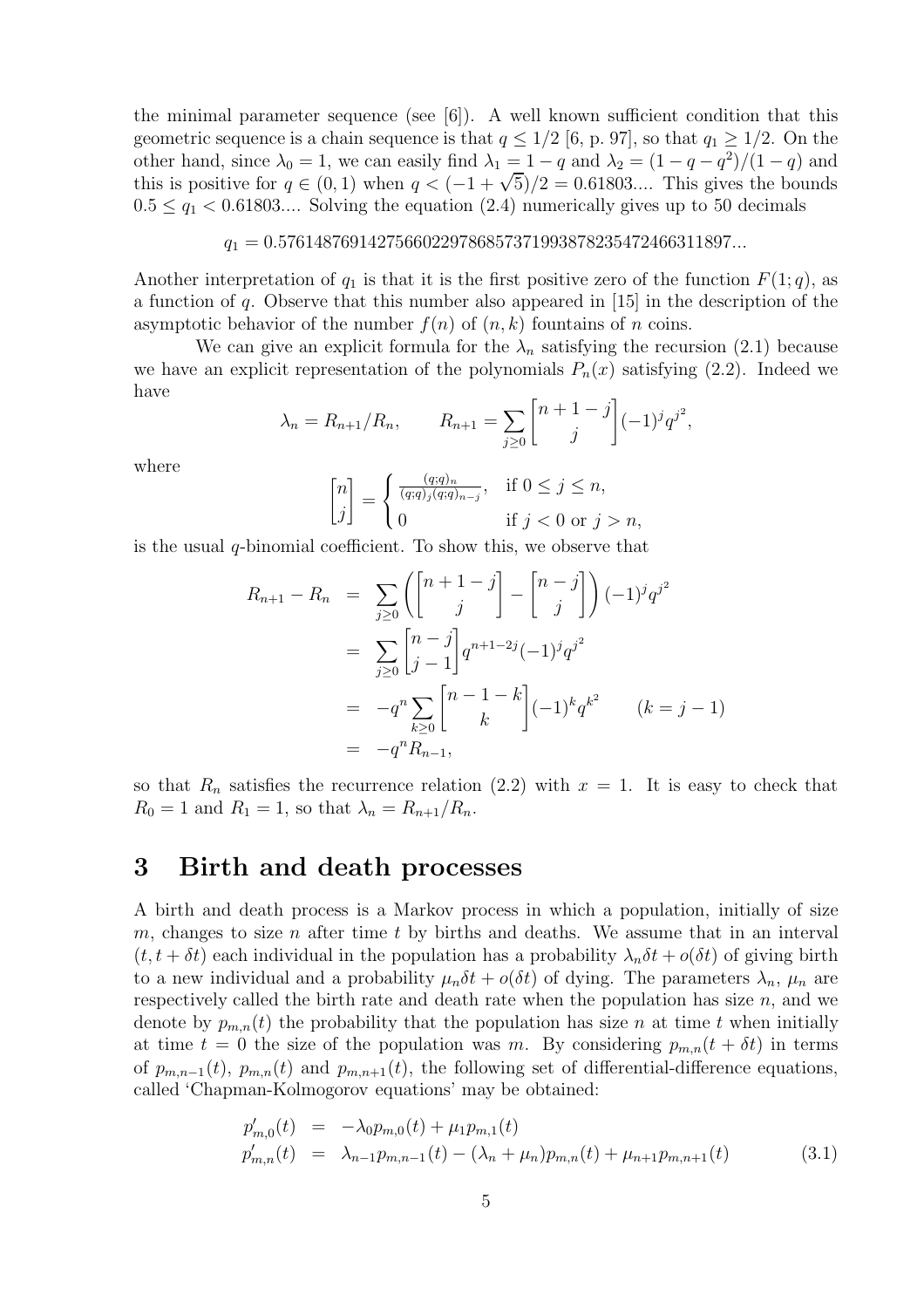for  $n = 1, 2, \ldots$  and we are interested in finding the solution for which  $0 \leq p_{m,n}(t) \leq 1$ and  $\sum_{n=0}^{\infty} p_{m,n}(t) = 1$ , subject to the initial condition  $p_{m,n}(0) = \delta_{n,m}$  (Kronecker delta) for  $m \in \{0, 1, \ldots\}$ . Also,  $\mu_0 = 0$ ,  $\lambda_n > 0$  and  $\mu_n > 0$  for  $n = 1, 2, \ldots$ 

We construct a birth and death process related to the Rogers-Ramanujan continued fraction (1.1). Specifically, we consider a birth and death process with rates satisfying the conditions

$$
\lambda_n + \mu_n = 1
$$
  
\n
$$
\lambda_{n-1}\mu_n = q^n \qquad n = 1, 2, \dots,
$$
\n(3.2)

that is

$$
\lambda_{n-1}(1 - \lambda_n) = q^n \qquad n = 1, 2, \dots \tag{3.3}
$$

with  $\mu_0 = 0$  and  $\lambda_0 = 1$ . By the theorem in the previous section the  $\lambda_n$  remain positive when  $0 < q \leq q_1 = 0.57614...$ 

In 1957, Reuter [19] and Karlin and McGregor [11] gave a very elegant way to write the transition probabilities  $p_{m,n}(t)$  in terms of a sequence of polynomials  $Q_n$ , satisfying the recursion relation

$$
-xQ_n(x) = \lambda_n Q_{n+1}(x) - (\lambda_n + \mu_n)Q_n(x) + \mu_n Q_{n-1}(x),
$$

with initial values  $Q_{-1} = 0$  and  $Q_0 = 1$ , as

$$
p_{m,n}(t) = \pi_n \int_0^\infty e^{-xt} Q_m(x) Q_n(x) d\phi(x), \qquad (3.4)
$$

where  $\phi$  is a distribution function with respect to which the polynomials  $Q_n$  are orthogonal, and the *potential coefficients*  $\pi_n$  are given by

$$
\pi_n = \frac{\lambda_0 \lambda_1 \cdots \lambda_{n-1}}{\mu_1 \mu_2 \cdots \mu_n}.
$$

The function  $\phi$  is known as a spectral distribution (or spectral measure). In our case (3.2) holds and after some calculation we find

$$
Q_n(x) = \frac{P_n(1-x)}{P_n(1)},
$$

where  $P_n$  are the orthogonal polynomials satisfying recurrence relation  $(2.2)$ . Therefore the  $Q_n$  are orthogonal on the set  $[1-x_1, 1+x_1]$ , where  $x_1 = 1/z_1$  and  $z_1$  is the first positive zero of the function  $F(z; q)$  given in (2.3). The spectral  $\phi$  is related to the orthogonality measure  $\psi$  of the polynomials  $P_n$  by  $\phi(x) = -\psi(1-x)$  and has mass points at  $1 \pm x_k$ , where  $x_k = 1/z_k$  and  $z_k$  are the zeros of the entire function  $F(z; q)$ .

### **4 Continued fraction methodology**

We take the initial population  $m = 0$  and write  $p_{0,n}(t) = p_n(t)$ . Taking the Laplace transform of (3.1) and denoting

$$
f_n(s) = (-1)^n \left(\prod_{i=1}^n \mu_i\right) \int_0^\infty e^{-st} p_n(t) dt, \qquad n = 1, 2, ...
$$
  

$$
f_0(s) = \int_0^\infty e^{-st} p_0(t) dt,
$$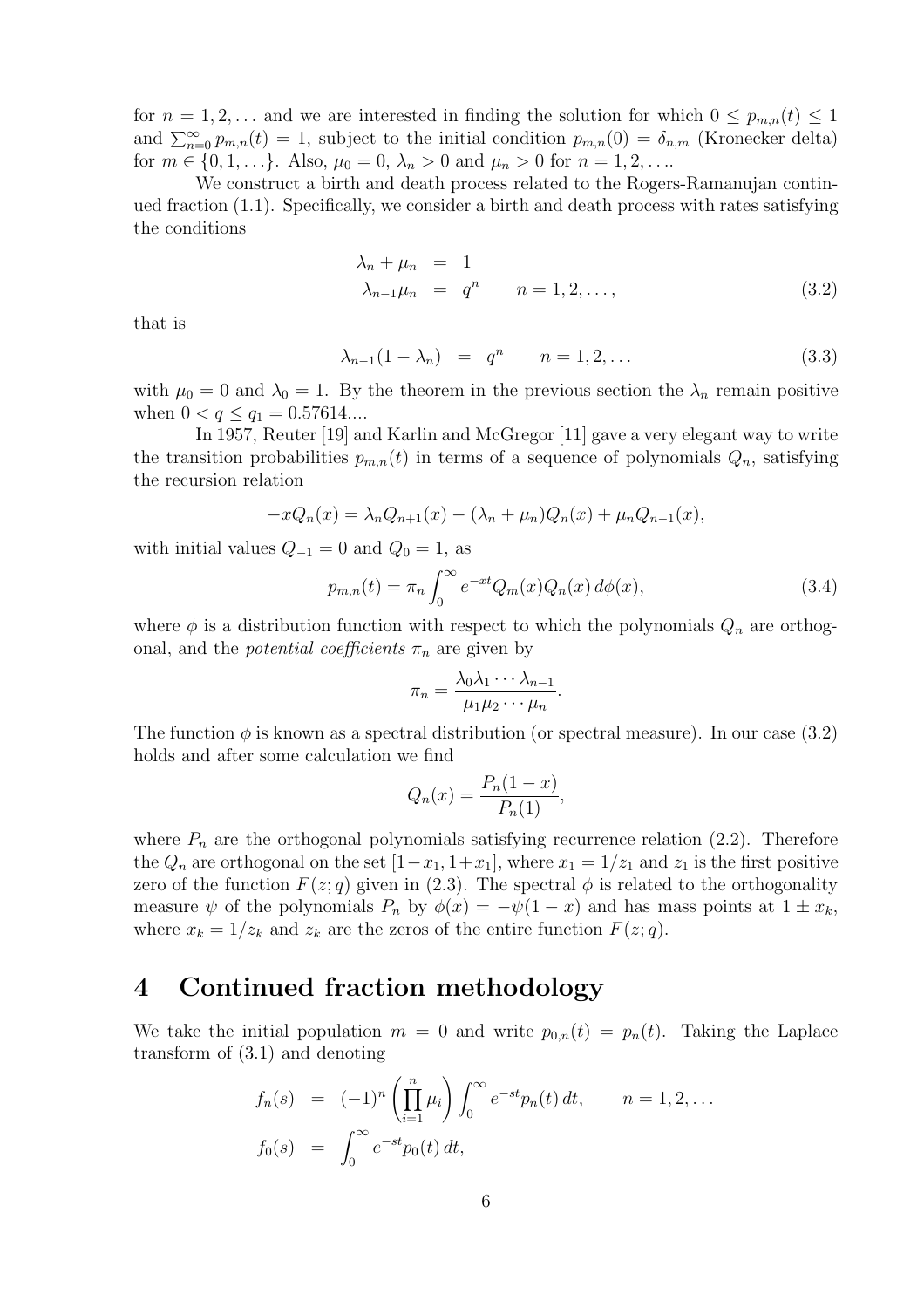we get, after some simplification,

$$
\frac{f_r(s)}{f_{r-1}(s)} = \frac{-\lambda_{r-1}\mu_r}{s + \lambda_r + \mu_r + \frac{f_{r+1}(s)}{f_r(s)}}, \qquad r = 1, 2, ...
$$

This results in

$$
f_0(s) = \frac{1}{s + \lambda_0 - \frac{\lambda_0 \mu_1}{s + \lambda_1 + \mu_1 - \frac{\lambda_1 \mu_2}{s + \lambda_2 + \mu_2 - \dots}}}.
$$

From (3.2) we have

$$
f_0(s) = \frac{1}{s+1 - \frac{q}{s+1 - \frac{q^2}{s+1 - \frac{q^3}{s+1 - \dots}}}}
$$
(4.1)

which is the Rogers-Ramanujan continued fraction  $(1.1)$  when  $s = 0$ , hence justifying the fact that the birth and death process under consideration is related to the Rogers-Ramanujan continued fraction (1.1). We consider the *N*th convergent of (4.1), and denote it by

$$
\frac{A_N(s)}{B_N(s)},\tag{4.2}
$$

where  $A_N$  and  $B_N$  are defined recursively by

$$
A_1(s) = 1
$$
  
\n
$$
A_2(s) = s + \lambda_1 + \mu_1 = s + 1
$$
  
\n
$$
A_n(s) = (s + \lambda_{n-1} + \mu_{n-1})A_{n-1}(s) - \lambda_{n-2}\mu_{n-1}A_{n-2}(s)
$$
  
\n
$$
= (s + 1)A_{n-1}(s) - q^{n-1}A_{n-2}(s) \qquad n = 3, 4, ...
$$

and

$$
B_0(s) = 1
$$
  
\n
$$
B_1(s) = s + \lambda_0 = s + 1
$$
  
\n
$$
B_n(s) = (s + \lambda_{n-1} + \mu_{n-1})B_{n-1}(s) - \lambda_{n-2}\mu_{n-1}B_{n-2}(s)
$$
  
\n
$$
= (s + 1)B_{n-1}(s) - q^{n-1}B_{n-2}(s), \quad n = 2, 3, ...
$$
\n(4.3)

The polynomials  $B_n(s)$  in (4.3) can also be written as a tridiagonal determinant as follows:

$$
B_n(s) = \begin{vmatrix} s + \lambda_0 & 1 & 0 \\ \lambda_0 \mu_1 & s + \lambda_1 + \mu_1 & 1 \\ 0 & \lambda_1 \mu_2 & s + \lambda_2 + \mu_2 & \cdot & \cdot \\ \cdot & \cdot & \cdot & \cdot & \cdot \\ \cdot & \cdot & \cdot & \cdot & \cdot \\ \cdot & \cdot & \cdot & \cdot & \cdot \\ \cdot & \cdot & \cdot & \cdot & \cdot \\ \end{vmatrix}
$$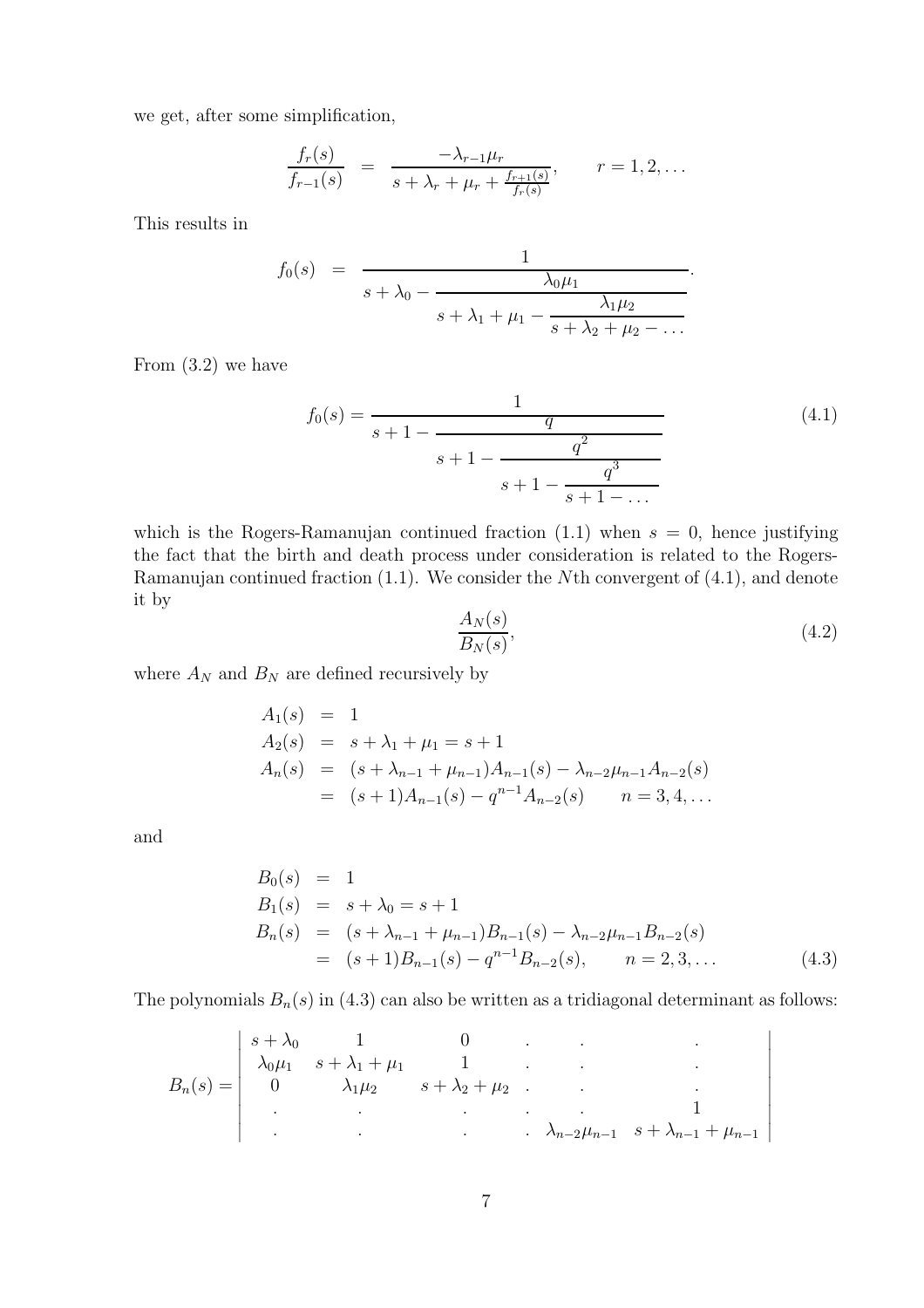of order  $n \times n$ . Observe that the polynomials  $B_n$  in (4.3) are related to the polynomials  $P_n$  satisfying (2.2) in the proof of the Theorem, by  $B_n(s) = P_n(s + 1)$ . Similarly, the numerator polynomials are also related to the polynomials  $P_n$  in (2.2) by  $A_n(s) = q^{(n-1)/2} P_{n-1}(q^{-1/2}(s+1))$ . The polynomials  $A_n$  are also known as associated polynomials.

To analyze (4.2), the roots of  $B_n$  are to be computed. We observe that  $B_n(s)$  is zero when −*s* is an eigenvalue of the tridiagonal matrix

$$
F_n = \begin{bmatrix} \lambda_0 & 1 & 0 \\ \lambda_0 \mu_1 & \lambda_1 + \mu_1 & 1 & & \\ 0 & \lambda_1 \mu_2 & \lambda_2 + \mu_2 & . & . & . \\ . & . & . & . & . & . & . \\ . & . & . & . & . & . & . & . \\ . & . & . & . & . & . & . & . \\ . & . & . & . & . & . & . & . & . \end{bmatrix}
$$

of order  $n \times n$ . This matrix can be transformed into a real symmetric positive definite tridiagonal matrix with non-zero subdiagonal elements, and therefore the eigenvalues are real and distinct [23]. Thus the continued fraction given in (4.1) converges in the *s*-plane cut from 0 to  $\infty$  along the negative real axis. Suppose  $-s_1^N, -s_2^N, \ldots, -s_N^N$  are the roots of  $B_N(s)$ . Then (4.2) can be expressed by partial fractions as

$$
f_0(s) \cong \sum_{j=1}^N \frac{A_N(-s_j^N)}{(s+s_j^N) \prod_{i=1, i \neq j}^N (s_i^N - s_j^N)}.
$$

Inverting the Laplace transform gives

$$
p_0(t) \cong \sum_{j=1}^N \frac{A_N(-s_j^N)}{\prod_{i=1, i \neq j}^N (s_i^N - s_j^N)} e^{-s_j^N t}.
$$

Murphy and O'Donohoe [14] have discussed the method of finding  $p_{m,r}(t)$  with the initial number *m* in the system. Specifically,

$$
p_{m,r}(t) \cong \sum_{j=1}^{k} H_j^r e^{-s_j^k t}, \quad r = 0, 1, \dots \tag{4.4}
$$

where

$$
H_j^r = \frac{B_r(-s_j^k)B_m(-s_j^k)A_k(-s_j^k)}{\prod_{i=0}^{m-1} \lambda_i \prod_{i=1}^r \mu_i \prod_{i=1, i \neq j}^k (s_i^k - s_j^k)}
$$

and

$$
k = \begin{cases} m + N, & \text{for } r \le m \\ r + N, & \text{for } r \ge m \end{cases}.
$$

Computing eigenvalues involves errors to some degree. Analysis of errors and numerical examples can be obtained from [14].

Let us make a connection between this methodology and the Karlin-McGregor representation. If we use the representation

$$
p_{0,n}(t) := p_n(t) = \pi_n \int_0^\infty e^{-xt} Q_n(x) \, d\phi(x),
$$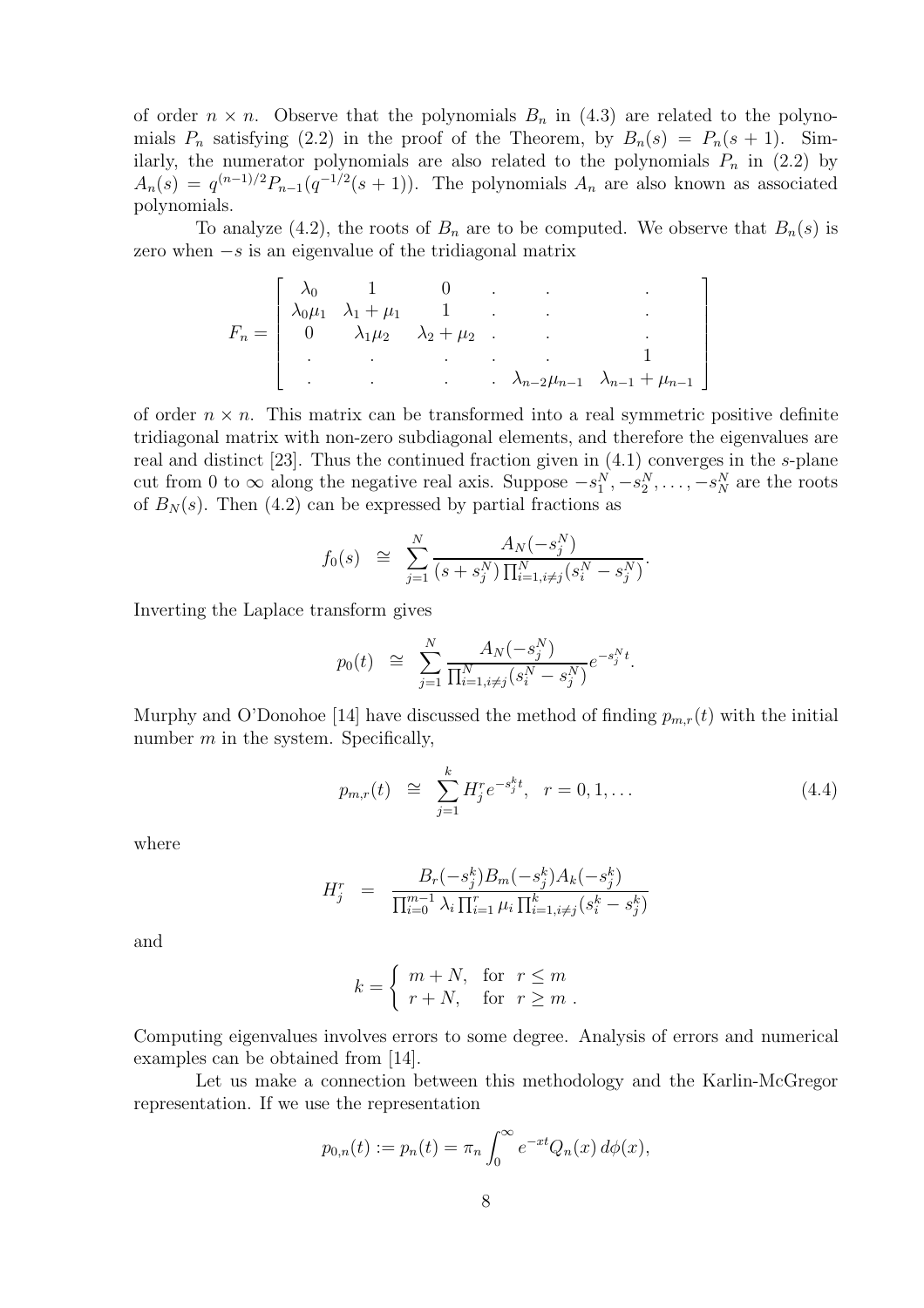Figure 1: Time-dependent system size probabilities with initial condition  $m = 2$ , parameter  $q = 0.3$ , and continued fraction approximation at level  $N = 50$ 

then its Laplace transform becomes

$$
f_n(s) = (-1)^n \left(\prod_{i=0}^{n-1} \lambda_i\right) \int_0^\infty \frac{Q_n(x)}{x+s} \, d\phi(x),\tag{4.5}
$$

and

$$
f_0(s) = \int_0^\infty \frac{1}{x+s} \, d\phi(x). \tag{4.6}
$$

The latter is known as the Stieltjes transform of the spectral distribution  $\phi$ . It is well known that a Stieltjes transform can be expanded into a continued fraction, which for *f*<sup>0</sup> gives (4.1). The *N*th convergent of a continued fraction is given as the ratio  $-p_{N-1}^{(1)}(-s)/p_N(-s)$ , where  $p_n$  are the monic orthogonal polynomials for the spectral distribution  $\phi$ , and  $p_{n-1}^{(1)}$  are the monic associated polynomials. As we have seen before, the monic orthogonal polynomials are  $p_n(x) = (-1)^n P_n(1-x) = (-1)^n B_n(-x)$  and the monic associated polynomials are  $p_{n-1}^{(1)}(x) = (-1)^{n-1}q^{(n-1)/2}P_{n-1}(q^{-1/2}(1-s)) =$  $(-1)^{n-1}A_n(-x)$ . Expanding  $p_{N-1}^{(1)}(x)/p_N(x)$  into partial fractions gives

$$
\frac{p_{N-1}^{(1)}(x)}{p_N(x)} = \sum_{j=1}^N \frac{\lambda_{N,j}}{x - x_{j,N}},
$$

where  $x_{j,N}$  are the zeros of  $p_N$  and  $\lambda_{N,j}$  are known as the Christoffel numbers. This sum is in fact the Gauss quadrature formula with the nodes  $x_{k,N}$  for the integral  $-f_0(-x)$  in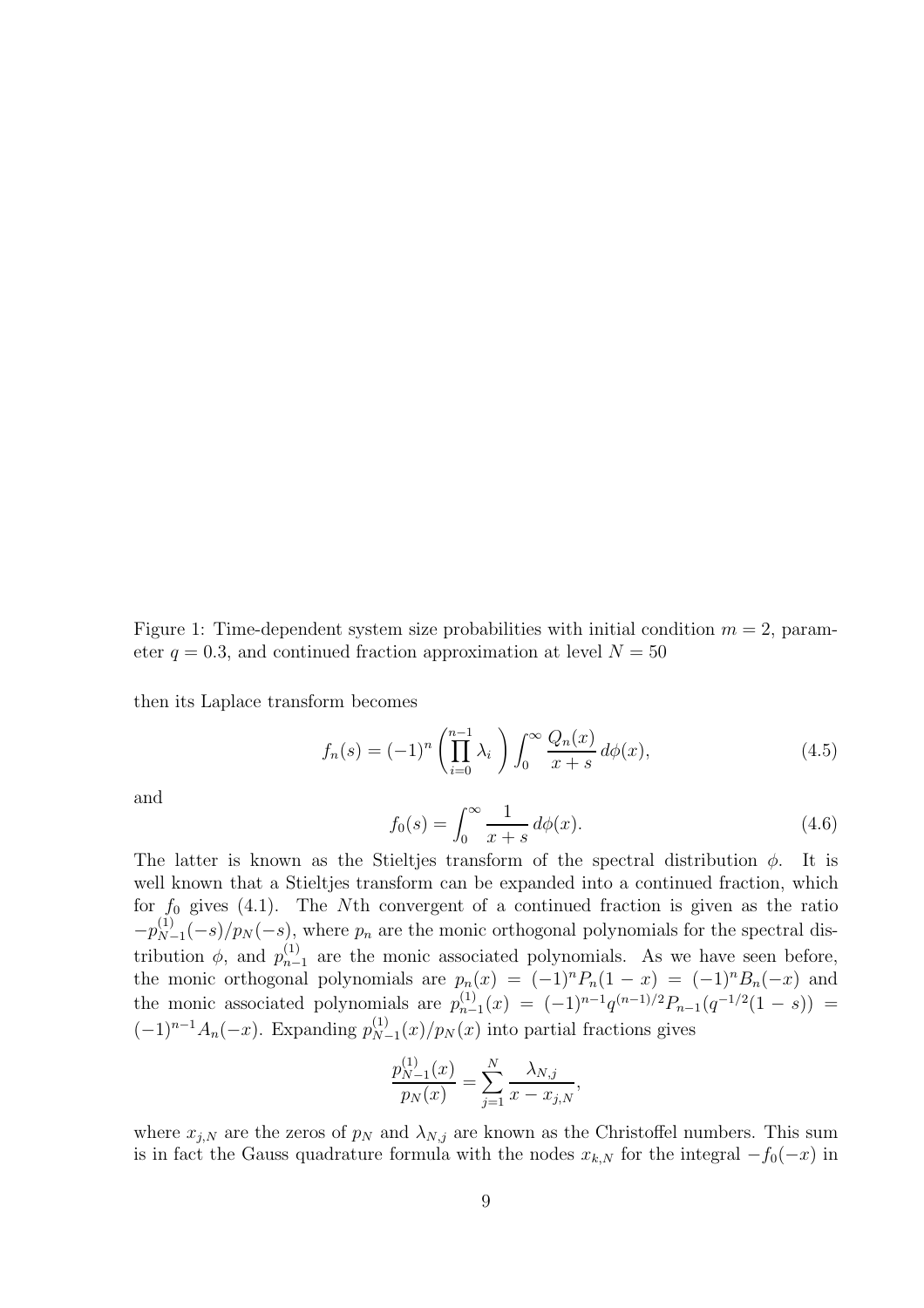(4.6), so taking the inverse Laplace transform gives the approximation

$$
\sum_{j=1}^{N} \lambda_{N,j} e^{-x_{k,N}t},
$$

which is the Gauss quadrature formula applied to  $p_0(t)$ . Reasoning in the same way, we can therefore apply the Gauss quadrature formula to the integral  $(3.4)$  defining  $p_{m,n}(t)$ , giving

$$
\pi_n \sum_{j=1}^N \lambda_{N,j} Q_m(x_{j,N}) Q_n(x_{j,N}) e^{-x_{j,N}t}
$$

as an approximation, where *N* should be chosen larger than *n* and *m*. This corresponds to the approximation given in (4.4). The error analysis then corresponds to the error analysis of Gauss quadrature.

In Figure 1, time-dependent system size probabilities are plotted with the assumption that there are two units in the system initially  $(m = 2)$  and we took  $q = 0.3$ . The truncation for the continued fraction approximation is  $N = 50$ . In Figure 2, timedependent probability curves corresponding to the state 0 are plotted for different values of *q* with continued fraction approximations at level  $N = 100$  and initial condition  $m = 2$ .

Figure 2: Time-dependent probability curves corresponding to the state 0 for different values of q, initial condition  $m = 2$ , and continued fraction approximation at level  $N = 100$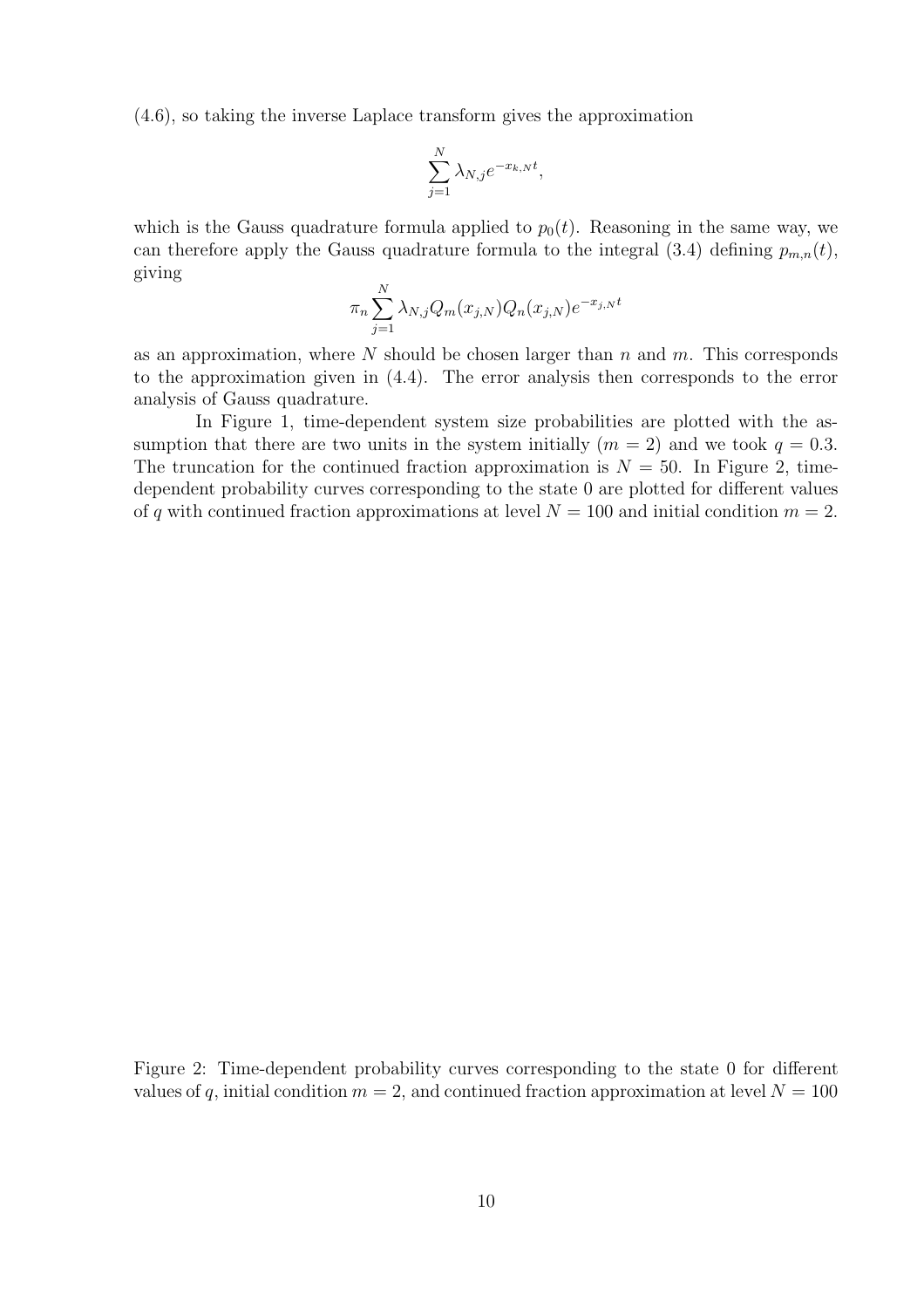#### **5 Potential coefficients and birth-death polynomials**

We start with calculating the coefficients  $\pi_n$  of this birth-death process. We find easily

$$
\pi_n = \frac{\lambda_0 \lambda_1 \dots \lambda_{n-1}}{\mu_1 \mu_2 \dots \mu_n} \n= \frac{\lambda_0^2 \lambda_1^2 \dots \lambda_{n-1}^2}{q^1 q^2 \dots q^n} \n= \frac{R_n^2}{q^{n(n+1)/2}} \n= \frac{P_n(1)^2}{q^{n(n+1)/2}}.
$$
\n(5.1)

The birth-death polynomials are determined uniquely by the recurrence relation

$$
-xQ_n(x) = \mu_n Q_{n-1}(x) - (\lambda_n + \mu_n)Q_n(x) + \lambda_n Q_{n+1}(x), \quad n \ge 0
$$

together with  $Q_{-1} = 0$  and  $Q_0 = 1$ . Recall that

$$
Q_n(x) = \frac{P_n(1-x)}{P_n(1)}
$$

and that they are orthogonal on  $[1-x_1, 1+x_1] = [1-1/z_1, 1+1/z_1]$ , where  $z_1$  is the first positive zero of  $F(z; q)$  given in (2.3). Using Anderson's notation [2] we consider

$$
A = \sum_{n=0}^{\infty} \frac{1}{\lambda_n \pi_n}, \quad B = \sum_{n=0}^{\infty} \pi_n, \quad C = \sum_{n=0}^{\infty} \frac{1}{\lambda_n \pi_n} \sum_{i=1}^n \pi_i.
$$

The process will be non-explosive if and only if  $C = \infty$ , in which case there is a unique birth-and-death process with the given transition rates. This process is recurrent if and only if  $A = \infty$ , and then positive recurrent if and only if  $B < \infty$ . In our case the  $\lambda_n$  are bounded from above, and since the series *C* represents the expected passage time of the process from 0 to  $\infty$ , it therefore follows that  $C = \infty$ . We conclude that the birth-death process is non-explosive.

#### **5.1 Transient case:**  $0 < q < q_1$

The following theorem explains why one could call this process *the more-the-merrier process*.

**Theorem 2** *If*  $0 < q < q_1$  *then the above defined birth-death process is transient and* 

$$
\lim_{n \to \infty} \lambda_n = 1, \qquad \lim_{n \to \infty} \mu_n \to 0.
$$

**Proof:** According to Proposition 5.8 in [13]

$$
\lim_{n \to \infty} x^n P_n(1/x) = F(x; q),
$$

and 1 is not a zero of  $F(z; q)$ , since  $q < q_1$ . Therefore

$$
\lim_{n \to \infty} P_n(1) = F(1; q) \neq 0,
$$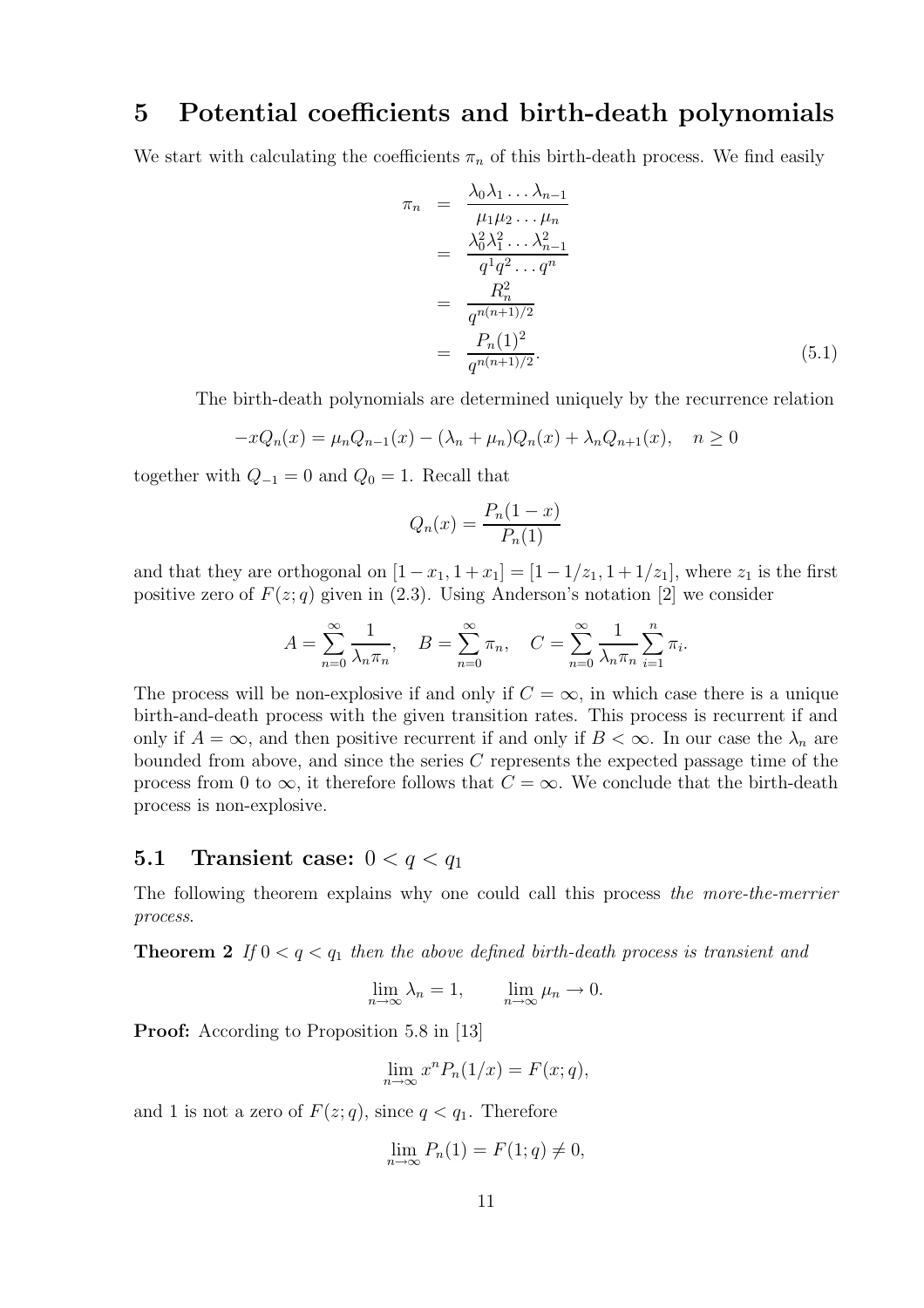from which it follows that  $\lambda_n = P_{n+1}(1)/P_n(1)$  converges to 1. Since  $\lambda_n + \mu_n = 1$ , it then also follows that  $\mu_n$  converges to 0.

Next, since  $\pi_n = P_n^2(1)/q^{n(n+1)/2}$ , it follows that  $\pi_n \to \infty$  as  $n \to \infty$ , hence  $B = \infty$  and positive recurrence is impossible. Finally, since

$$
0 < c = \inf\{P_n(1), n \ge 0\} < \infty,
$$

we have

$$
A = \sum_{n=0}^{\infty} \frac{q^{n(n+1)/2}}{P_{n+1}(1)P_n(1)} \le (1/c^2) \sum_{n=0}^{\infty} q^{n(n+1)/2} < \infty,
$$

so null-recurrence is also impossible.  $\blacksquare$ 

**Remark:** Using (2.1) we can also easily see that  $\lambda_n$  is going geometrically fast to 1, i.e.,

$$
\lambda_n - 1 = \frac{q^n}{\lambda_{n-1}} \sim q^n.
$$

Consider a queue with *n* people. If the queue length increases, then in certain occassions people may be encouraged to join the queue thinking that a large queue indicates there may actually be something interesting, whereas people in the queue will have the tendency to stay in the queue. This would require  $\lambda_n$  to be increasing and  $\mu_n$  to be decreasing, which is precisely the case with the process under consideration. The more people in the queue, the merrier.

For an irreducible transient process one can study the quasi-stationary behavior by the probabilities

$$
r_{i,j}(t) = \Pr(X(t) = j | X(0) = i, t < S),
$$

where *S* is the last exit-time from 0 before the process drifts to infinity, and

$$
q_{i,j}(t,s) = \Pr(X(t) = j | X(0) = i, t + s < S).
$$

In [12] and [20] it was found that

$$
r_j = \lim_{t \to \infty} r_{i,j}(t) = \frac{\pi_j Q_j(\gamma)}{\sum_{n=0}^{\infty} \pi_n Q_n(\gamma)},
$$

where  $\gamma$  is the infimum of the support of the spectral measure  $\phi$ , and

$$
q_j = \lim_{t \to \infty} \lim_{s \to \infty} q_{i,j}(t,s) = \frac{\pi_j Q_j^2(\gamma)}{\sum_{n=0}^{\infty} \pi_n Q_n^2(\gamma)}.
$$

For the process under consideration this means

$$
r_j = \frac{P_j(1)P_j(x_1)q^{-j(j+1)/4}}{\sum_{n=0}^{\infty} P_n(1)P_n(x_1)q^{-n(n+1)/4}},
$$
\n(5.2)

and

$$
q_j = \frac{P_j^2(x_1)q^{-j(j+1)/2}}{\sum_{n=0}^{\infty} P_n^2(x_1)q^{-n(n+1)/2}}.
$$
\n(5.3)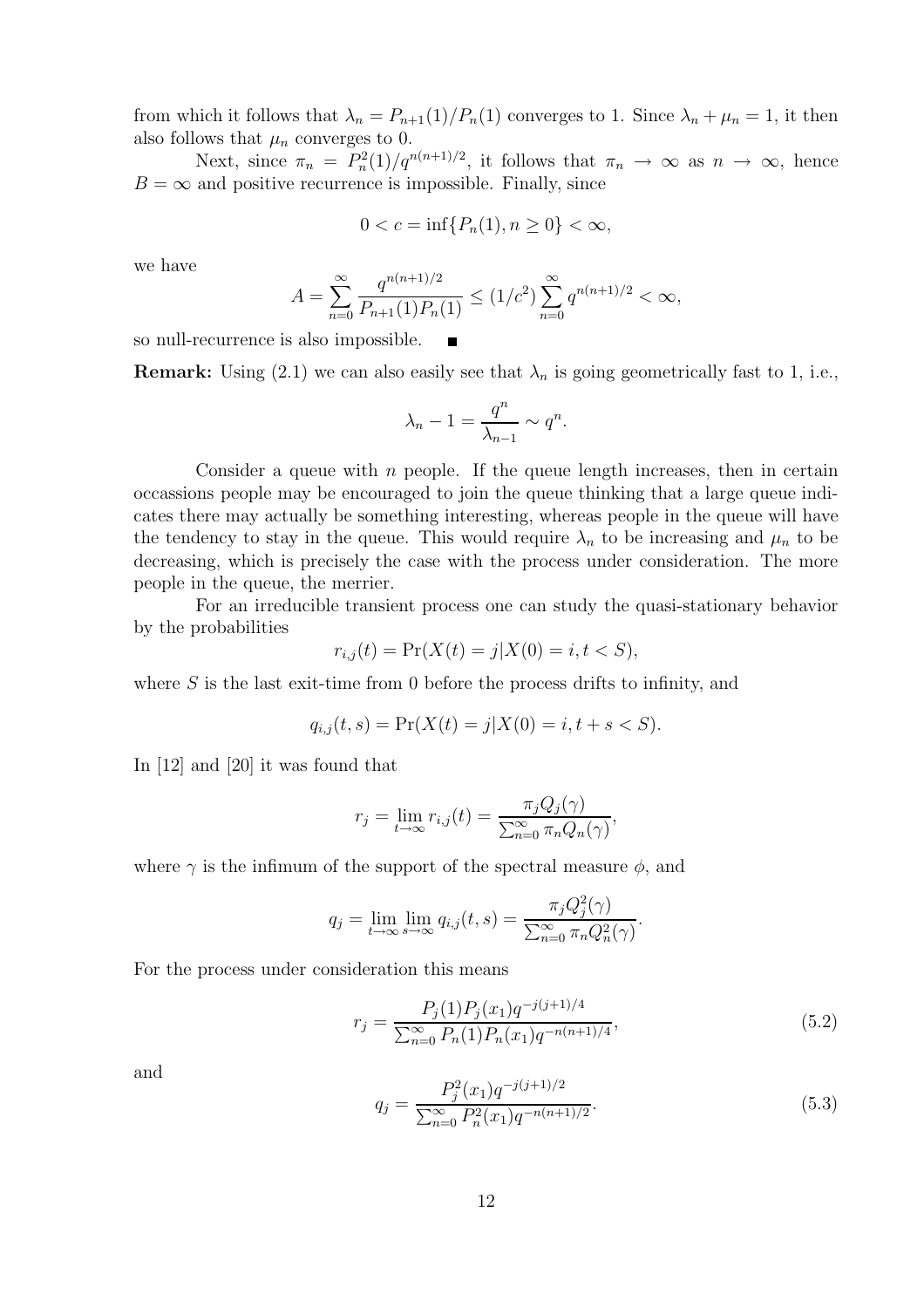#### **5.2** Positive recurrent case:  $q = q_1$

**Theorem 3** For  $q = q_1$  the birth-death process is positive recurrent and

$$
\lim_{n \to \infty} \lambda_n \to 0, \qquad \lim_{n \to \infty} \mu_n \to 1.
$$

**Proof:** We have

$$
P_{n+1}(1) - P_n(1) = -q^n P_{n-1}(1), \quad n \ge 0.
$$

Summing from 0 to *m* gives

$$
P_{m+1}(1) - 1 = -\sum_{n=0}^{m} q^n P_{n-1}(1).
$$
\n(5.4)

Recall that  $F(q_1) = 0$ , hence letting  $m \to \infty$  we get

$$
1 = \sum_{n=0}^{\infty} q^n P_{n-1}(1).
$$

Substituting this in (5.4) we get

$$
P_{m+1}(1) = \sum_{n=m+1}^{\infty} q^n P_{n-1}(1),
$$

or equivalently

$$
\frac{P_{m+1}(1)}{P_m(1)} - q^m = \sum_{n=m+2}^{\infty} q^n \frac{P_{n-1}(1)}{P_m(1)} > 0.
$$
\n(5.5)

Observe that for  $m \leq n-2$ 

$$
\frac{P_{n-1}(1)}{P_m(1)} = \frac{P_{n-1}(1)}{P_{n-2}(1)} \frac{P_{n-2}(1)}{P_{n-3}(1)} \dots \frac{P_{m+1}(1)}{P_m(1)} = \lambda_{n-2} \lambda_{n-3} \dots \lambda_m \le 1,
$$

hence

$$
0 < \lambda_m - q^m \le \sum_{n=m+2}^{\infty} q^n = \frac{q^{m+2}}{1-q}.
$$

Letting  $m \to \infty$  gives  $\lambda_m \to 0$ , and since  $\lambda_m + \mu_m = 1$  this also gives  $\mu_m \to 1$ .

Consider the polynomials  $p_n(x) = P_n(x)/q^{n(n+1)/4}$ , then these polynomials satisfy the recurrence

$$
xp_n(x) = q^{(n+1)/2}p_{n+1}(x) + q^{n/2}p_{n-1}(x),
$$

with initial conditions  $p_{-1} = 0$  and  $p_0 = 1$ . This means that the  $p_n$ ,  $(n = 0, 1, 2, ...)$  are the *orthonormal* polynomials for the distribution  $\psi$ . Furthermore, for  $q = q_1$  the point 1 is a mass point of the spectral distribution  $\psi$ , since  $F(1; q_1) = 0$ . But for each mass point  $x_k$  (and  $-x_k$ ) of the spectral distribution  $\psi$  one has

$$
\sum_{n=0}^{\infty} p_n^2(x_k) = \frac{1}{\psi(x_k + ) - \psi(x_k - )} < \infty,
$$

hence in particular for  $x_1 = 1$  we have, using  $(5.1)$ ,

$$
B = \sum_{n=0}^{\infty} \pi_n = \sum_{n=0}^{\infty} p_n^2(1) < \infty,
$$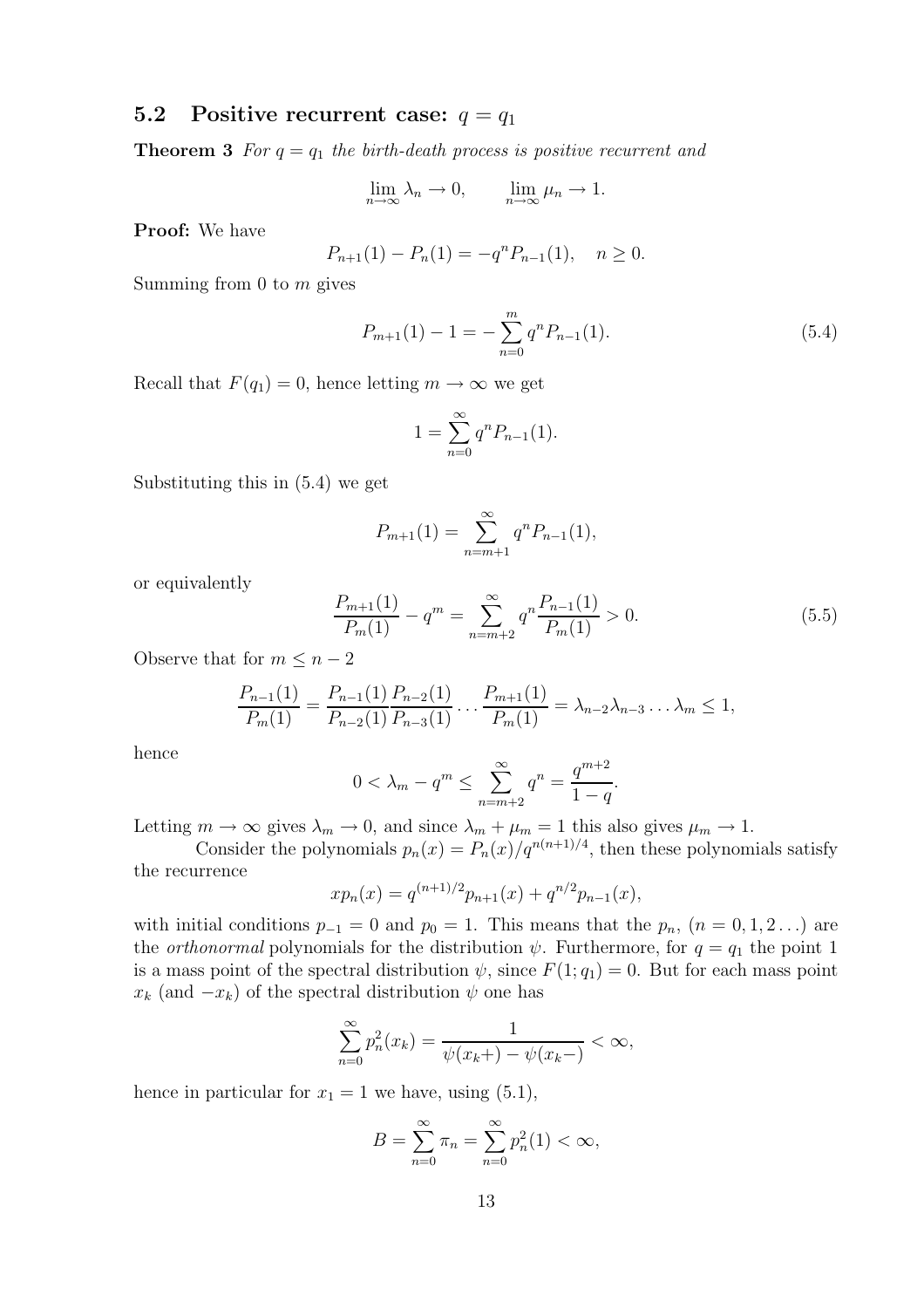

Figure 3: The birth rates  $\lambda_n$  when q approximates  $q_1$  up to 10, 20, 30, 40, and 50 decimals

which shows that the process is positive recurrent. The positive recurrence thus follows from the fact that the spectral distribution  $\phi(x) = -\psi(1-x)$  has a mass point at  $0 = 1-x_1$ . Observe that  $\lambda_n \leq 1$  implies

$$
A = \sum_{n=0}^{\infty} \frac{1}{\lambda_n \pi_n} \ge \sum_{n=0}^{\infty} \frac{1}{\pi_n} = \infty
$$

Е

since we already have  $\sum_{n=0}^{\infty} \pi_n < \infty$ .

Observe that only at  $q = q_1$  we have positive recurrence and  $\lambda_n \to 0$ . Whenever  $q < q_1$  we have a transient process and  $\lambda_n \to 1$ . The closer one gets to  $q_1$  the longer it takes for the  $\lambda_n$  to jump to 1. Hence taking q closer to  $q_1$  will increase the *critical population* in the queue at which point the queue length starts to encourage people to join the queue. See Figure 3 for the birth rates corresponding to  $q$  values that approximate  $q_1$  with 10 to 50 decimals.

Setting  $\xi_k = 1 - x_k$  and  $\nu_k = 1 + x_k$  and with  $\xi_1 = 0$ , we thus have for the transition probabilities

$$
p_{i,j}(t) = \pi_j \left( \sum_{k=1}^{\infty} e^{-t\xi_k} Q_i(\xi_k) Q_j(\xi_k) \phi(\{\xi_k\}) + \sum_{k=1}^{\infty} e^{-t\nu_k} Q_i(\nu_k) Q_j(\nu_k) \phi(\{\nu_k\}) \right)
$$
  
=  $\pi_j \phi(\{0\}) + O(e^{-t\xi_2})$ 

which again shows the positive recurrence, but which also shows that the process is exponentially ergodic. The stationary distribution is given by

$$
p_j = \lim_{t \to \infty} p_{i,j}(t) = \frac{\pi_j}{\sum_{n=0}^{\infty} \pi_n} = \frac{P_j^2(1)/q^{j(j+1)/2}}{\sum_{n=0}^{\infty} P_n^2(1)/q^{n(n+1)/2}}.
$$

## **Acknowledgment**

Two of the authors (P.R.P and R.B.L) thank the National Board of Higher Mathematics, India for their financial support during the preparation of the paper. W.V.A. is a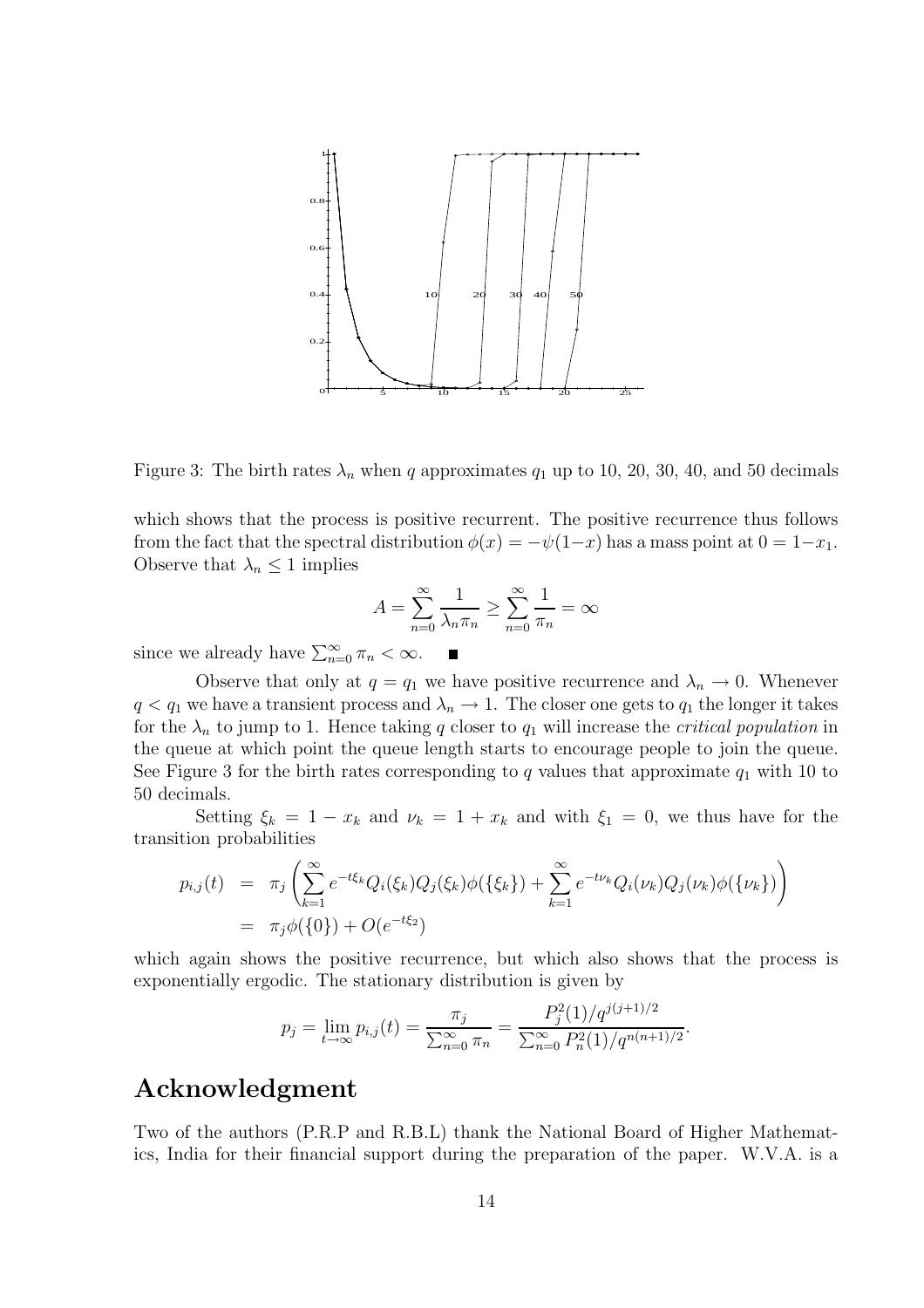Research Director and W.S. is a Research Assistant of the Belgian National Fund for Scientific Research (FWO) and part of their work was supported by FWO research project G.0278.97.

# **References**

- [1] W. A. Al-Salam and M. E. H. Ismail, *Orthogonal polynomials associated with the Rogers-Ramanujan continued fraction*, Pacific J. Math. **104** (1983), 269–283.
- [2] W. J. Anderson, *Continuous-Time Markov Chains An Applications-Oriented Approach*, Springer-Verlag, New-York, 1991.
- [3] G. E. Andrews, *The Theory of Partitions*, Encyclopedia of Mathematics, Vol. 2, Addison-Wesley, Reading, MA, 1976.
- [4] R. Askey and M. E. H. Ismail, *Recurrence Relations, Continued Fractions and Orthogonal Polynomials*, Memoirs Amer. Math. Soc. **300**, Providence, RI, 1984.
- [5] B. C. Berndt, *Ramanujan's Notebooks*, Part II, Springer-Verlag, New York, 1989.
- [6] T. S. Chihara, *An Introduction to Orthogonal Polynomials*, Gordon and Breach, New York, 1978.
- [7] M. E. H. Ismail, J. Letessier, and G. Valent, *Linear birth and death models and associated Laguerre and Meixner polynomials*, J. Approx. Theory **55** (1988), 337– 348.
- [8] M. E. H. Ismail, J. Letessier, and G. Valent, *Quadratic birth and death processes and associated continuous dual Hahn polynomials*, SIAM J. Math. Anal. **20** (1989), 727–739.
- [9] M. E. H. Ismail and R. Zhang, *On the Hellmann-Feynmann theorem and the variation of zeros of certain special functions*, Adv. Appl. Math. **9** (1988), 439–446.
- [10] W. B. Jones and W.J. Thron, *Continued Fractions: Analytic Theory and Applications*, Encyclopedia of Mathematics and its Applications, **II**, Addison-Wesley, 1980.
- [11] S. Karlin and J. L. McGregor, *The differential equations of birth-and-death processes, and the Stieltjes moment problem*, Trans. Amer. Math. Soc. **85** (1957), 489–546.
- [12] M. Kijima, M. G. Nair, P. K. Pollett, and E. A. van Doorn, *Limiting conditional distributions for birth-death processes*, Adv. Appl. Prob. **29** (1997).
- [13] H. T. Koelink and W. Van Assche, *Orthogonal polynomials and Laurent polynomials related to the Hahn-Exton q-Bessel function*, Constr. Approx. **11** (1995), 477–512.
- [14] J. A. Murphy and M.R. O'Donohoe, *Properties of continued fractions with applications in Markov processes*, J. Inst. Math. Appl. **16** (1975), 57–71.
- [15] A. M. Odlyzko and H. S. Wilf, Editors corner: *n coins in a fountain*, Amer. Math. Monthly **95** (1988), 840–843.